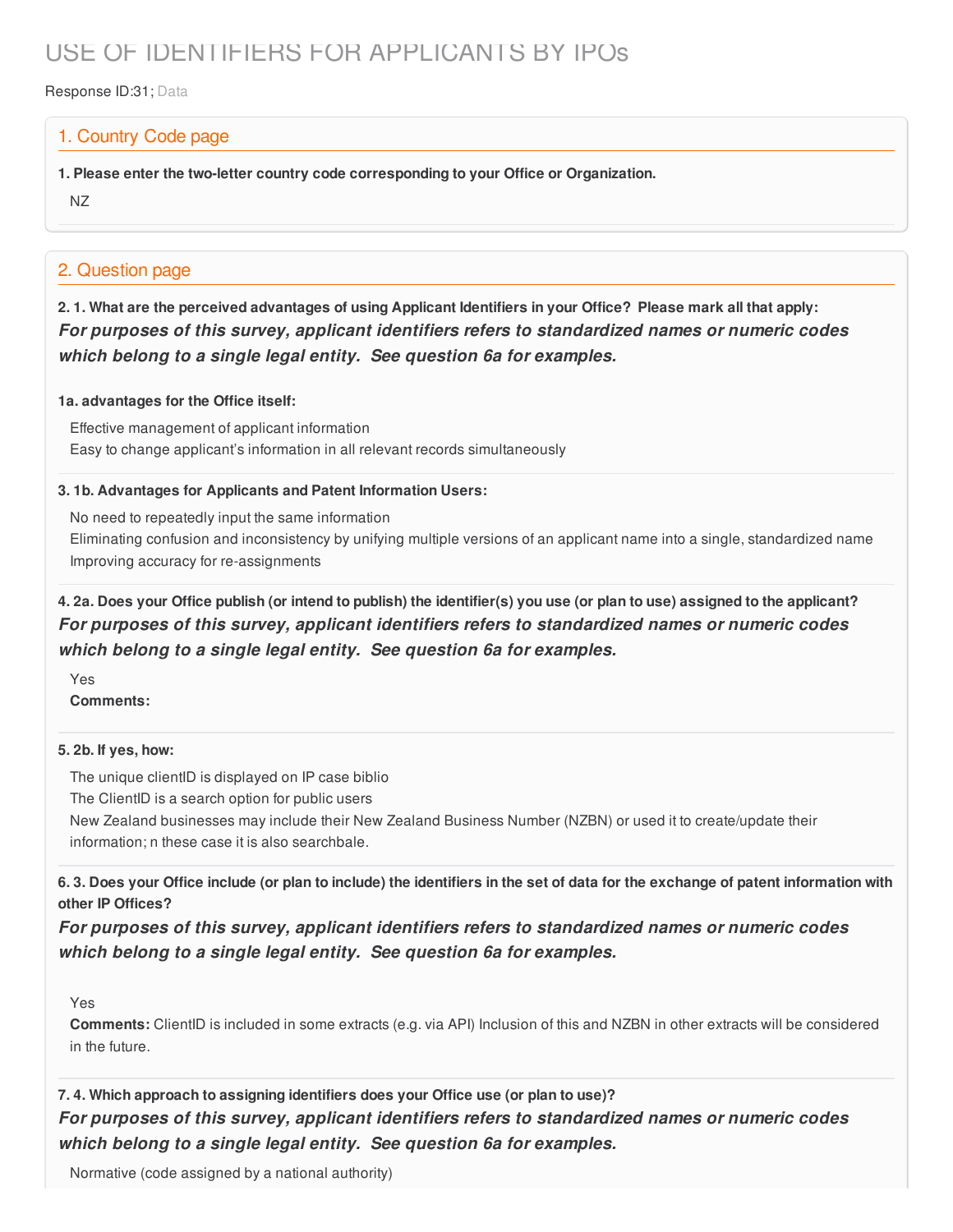**8. 5. How does your Office ensure that an applicant has only one identifier?** *For purposes of this survey, applicant identifiers refers to standardized names or numeric codes which belong to a single legal entity. See question 6a for examples.*

In case of national applicants,: New Zealand Business Number (NZBN) is unique for a client record. Where a national applicant does noty use NZBN we use the same approach as for foriegn applicants. In case of foreign applicants,: Not strictly enforced, so some duplication occurs. User creating new records must search first to minimise the chance of duplication.

#### **9. 6a. What information does your Office request in order to determine identifiers for national applicants?**

## *For purposes of this survey, applicant identifiers refers to standardized names or numeric codes which belong to a single legal entity. See question 6a for examples.*

Copy from the register of legal entities Other. Please specify:: Internally managed identifier **Comments:**

**10. 6b. What information does your Office request in order to determine identifiers for foreign applicants?** *For purposes of this survey, applicant identifiers refers to standardized names or numeric codes which belong to a single legal entity. See question 6a for examples.*

Other. Please specify:: internally managed identifier

11.7a. Does your Office consider that a Global Identifier (GID) would be a desirable solution for applicant name **standardization?**

Yes **Comments:**

#### **12. 7b. If yes, could you suggest how the GID should be established and maintained?**

A GID could reuse identifiers where there are national systems such as NZBN.

With many systems and schemes involved, the GID could reference the office/system and identifier, to support automation of update and validation processes. Applicants will more likely be familiar with their country's identifiers.

13.7c. In case a GID is established, will your Office use both the GID and a national identifier at the same time, or will your **Office use the GID instead of a national identifier?**

Both.

We will retain National Identifiers for the broader use across government and business services and GID for global IP use

# **14.PART B - NO IDENTIFIER**

8a. If your Office does not use or does not intend to use identifiers for applicants, please explain why:

*For purposes of this survey, applicant identifiers refers to standardized names or numeric codes which belong to a single legal entity. See question 6a for examples.*

15.8b. Please describe any alternative approach to the use of identifiers that your office is using or contemplates using,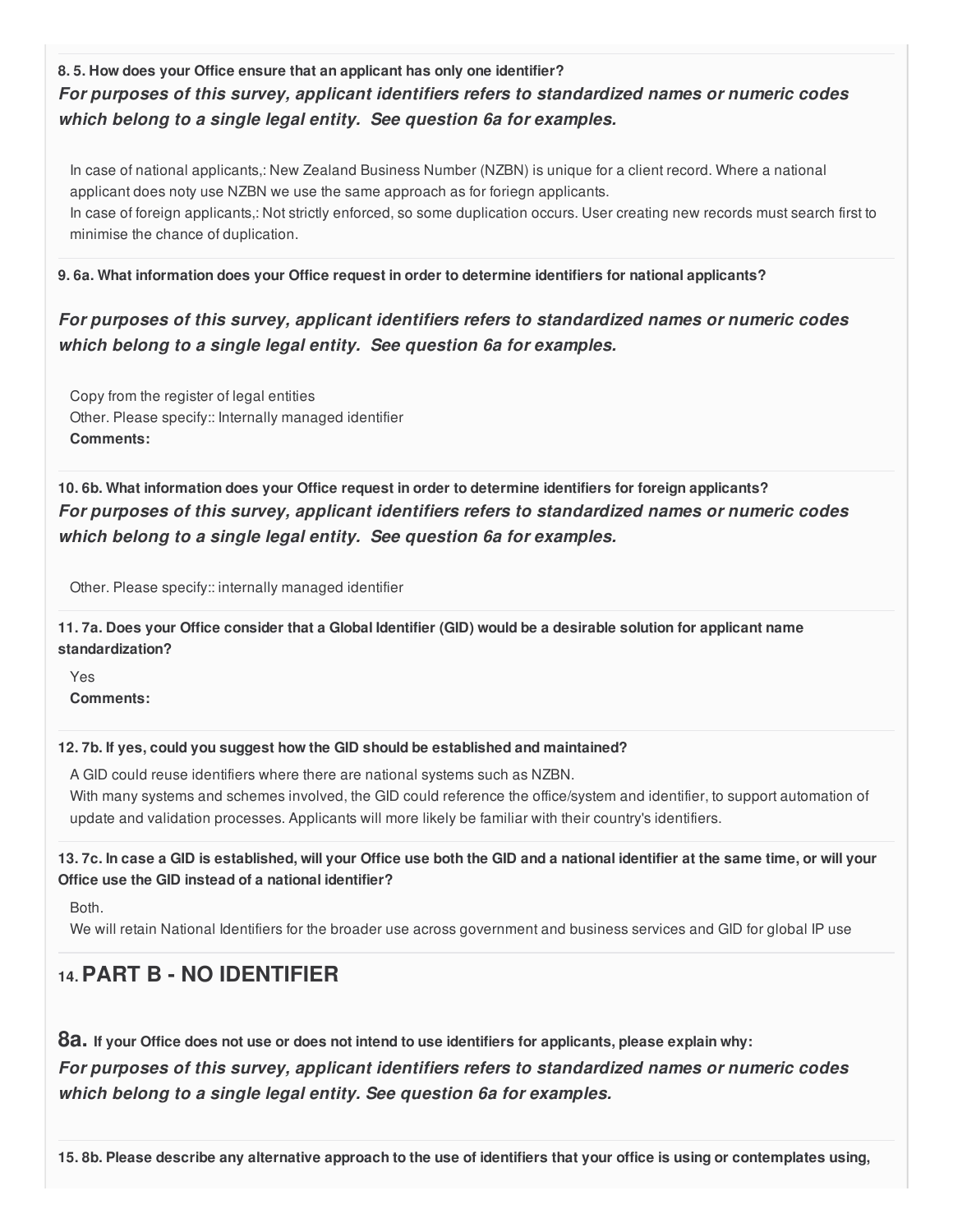including how that approach deals with issues of name ambiguity (misspellings, multiple spellings, different character sets, **etc):**

*For purposes of this survey, applicant identifiers refers to standardized names or numeric codes which belong to a single legal entity. See question 6a for examples.*

16.9. Please explain any drawbacks or legal complications your Office may have related to using identifiers: *For purposes of this survey, applicant identifiers refers to standardized names or numeric codes which belong to a single legal entity. See question 6a for examples.*

**17. 10. Which of the following options would you consider for investigation in your Office?**

*[Note \* Normalization – correction of "trivial" errors (which leave the possibility of multiple name variants for one applicant)*

*\*\* Standardization – using one name variant for an applicant (which might not be the ultimate owner, as IP rights can be registered in the name of a subsidiary when the beneficiary is the parent company)]*

Please mark each option that you choose with (L: Low), (M: Medium) or (H: High) depending on the priority attributed **by your office.**

|                                                               | L: Low   M: Medium | H: High |
|---------------------------------------------------------------|--------------------|---------|
| Use of identifiers                                            |                    |         |
| Normalized* names                                             |                    |         |
| Use of "dictionaries" of patentee names by patent information | X                  |         |
| Use of standardized** names designated by applicants          | χ                  |         |

**Other. Please specify:**

18.11. What is your Office's desired outcome from the Name Standardization Task Force (set of recommendations, public **database, etc.)? Please explain:**

Recommendations

19.12. Where should the standardization effort be focused? For example, on internal systems in IPOs or for externally-held **IP databases?**

Internal IPO systems first for a ground up approach. and re-use what is already in place and good practice that other offices could take up.

20.12a. Does your Office use (or plan to use) a computer algorithm for the normalization or standardization of applicant **names?**

Not sure **Comments:**

**21. 12b. If yes, please briefly describe the algorithm.**

*A detailed description is not necessary. If the algorithm has a commonly recognized name, that may*